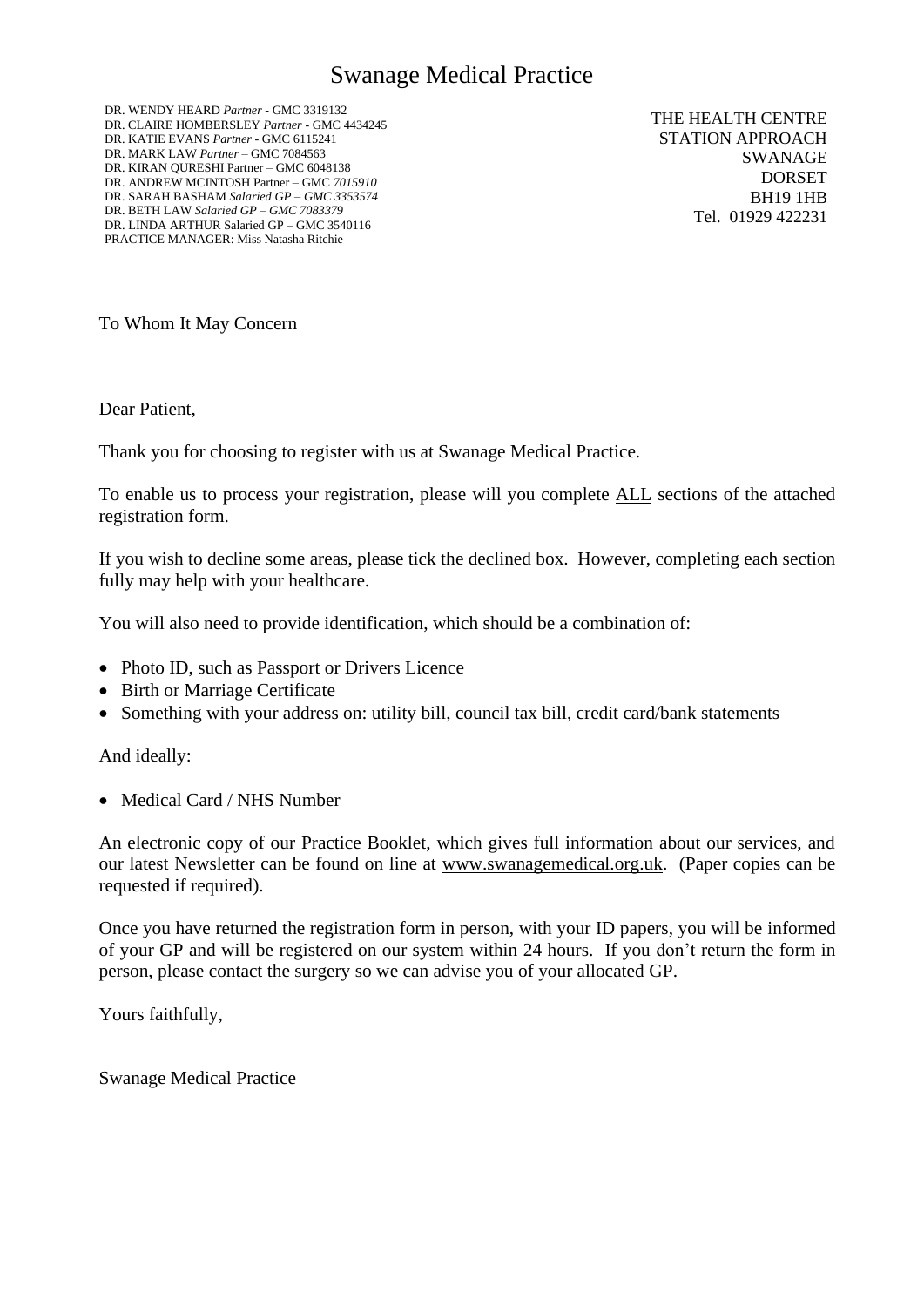| <b>ETHNIC ORIGIN</b> | White, British - A                            | Please circle or write below the appropriate letter to |
|----------------------|-----------------------------------------------|--------------------------------------------------------|
|                      | White Irish - <b>B</b>                        | indicate your ethnic origin.                           |
|                      | Any other white background - C                |                                                        |
|                      | White & black Caribbean, mixed - D            |                                                        |
|                      | White & black African, mixed - E              |                                                        |
|                      | White & Asian, mixed - <b>F</b>               |                                                        |
|                      | Any other mixed background - G                |                                                        |
|                      | Asian/Asian British, Indian - H               |                                                        |
|                      | Asian/Asian British, Pakistani - J            |                                                        |
|                      | Asian/Asian British, Bangladeshi - K          |                                                        |
|                      | Any other Asian background - L                |                                                        |
|                      | Black/black British, Caribbean - M            |                                                        |
|                      | Black/black British, African - N              |                                                        |
|                      | Any other black background - P<br>Chinese - R |                                                        |
|                      | Any other ethnic group - S                    |                                                        |
|                      |                                               |                                                        |
|                      |                                               |                                                        |
|                      |                                               | I wish to decline the ethnicity questionnaire          |
|                      |                                               | 9SD)<br>(Code:                                         |

| <b>First Language Spoken:</b> |                                                                            |
|-------------------------------|----------------------------------------------------------------------------|
|                               | $\Box$ I wish to decline the First Language Spoken<br>question (Code:13ZG) |

# Patient informed of their named accountable GP (XacWQ)

Patient informed of their named accountable GP (Xab9D)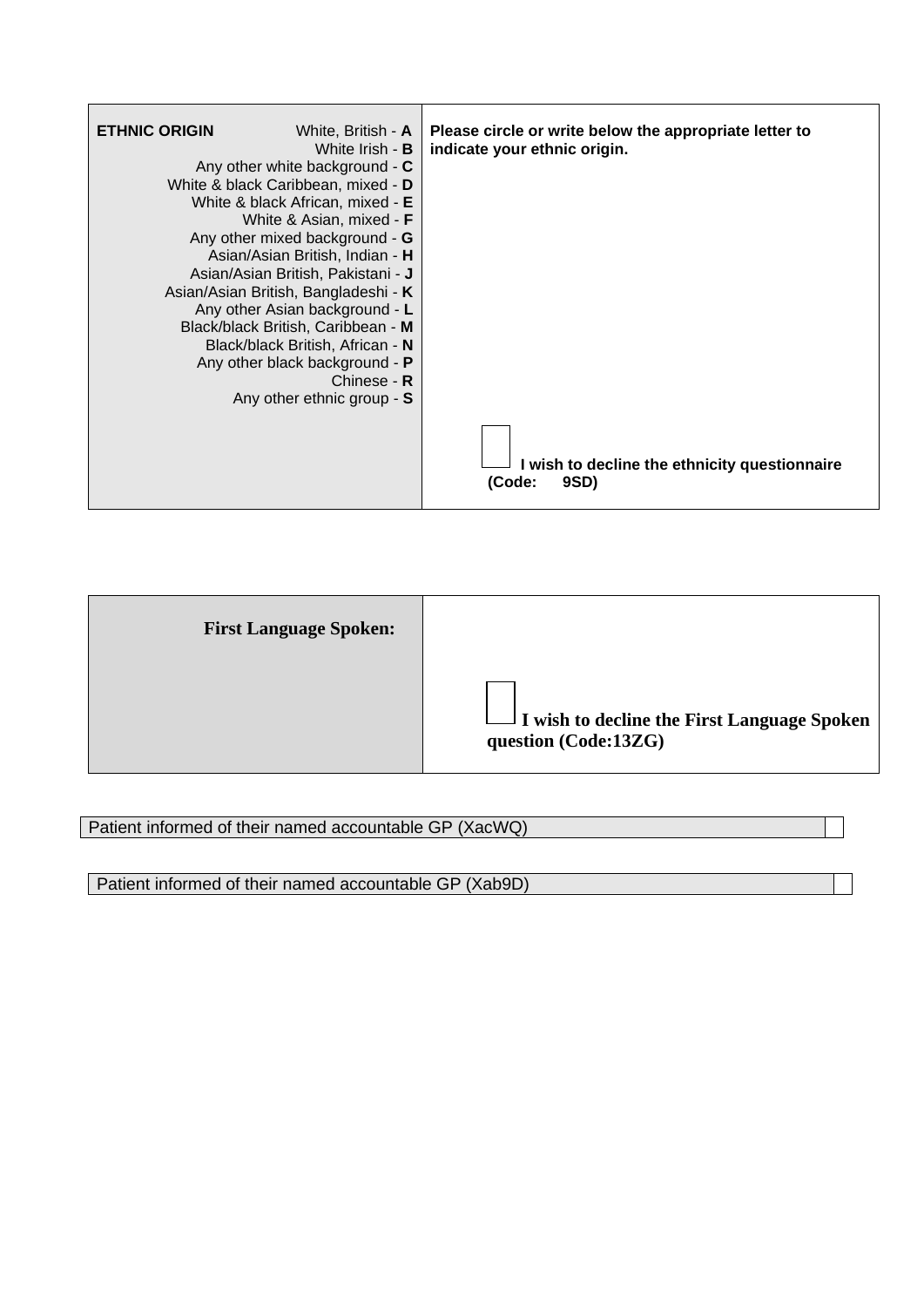# **REGISTRATION FORM PLEASE WRITE CLEARLY AND COMPLETE ALL RELEVANT BOXES**

| <b>Title</b>                            |  |
|-----------------------------------------|--|
| Surname                                 |  |
| First Name(s)                           |  |
| Previous Surname(s)                     |  |
| Date of Birth                           |  |
| Precise Town, County & Country Of Birth |  |
| Male or Female                          |  |
| <b>Home Address</b>                     |  |
|                                         |  |
|                                         |  |
|                                         |  |
|                                         |  |
| Postcode                                |  |
| <b>Telephone Number</b>                 |  |
| <b>Mobile Number</b>                    |  |
| NHS Number (this can be obtained from   |  |
| your previous surgery)                  |  |

#### **PLEASE HELP US TRACE YOUR PREVIOUS MEDICAL RECORDS BY PROVIDING THE FOLLOWING INFORMATION:**

| Your previous address in UK, including<br>postcode |  |
|----------------------------------------------------|--|
| Name of Doctor while at this Address               |  |
| Address of previous Doctor                         |  |

#### **IF YOU ARE FROM ABROAD**

| Your first UK address where registered with a<br>GP, including postcode |  |
|-------------------------------------------------------------------------|--|
| Date you first came to live in UK                                       |  |
| Date you expect to be leaving UK (if known)                             |  |
| If previously resident in UK, date of leaving                           |  |

## **IF YOU ARE RETURNING FROM THE ARMED FORCES**

| Address before enlisting, including postcode |  |
|----------------------------------------------|--|
| Service or Personnel Number                  |  |
| <b>Enlistment Date</b>                       |  |
| Discharge Date                               |  |

**Signature……………………………………………………………Date………………………**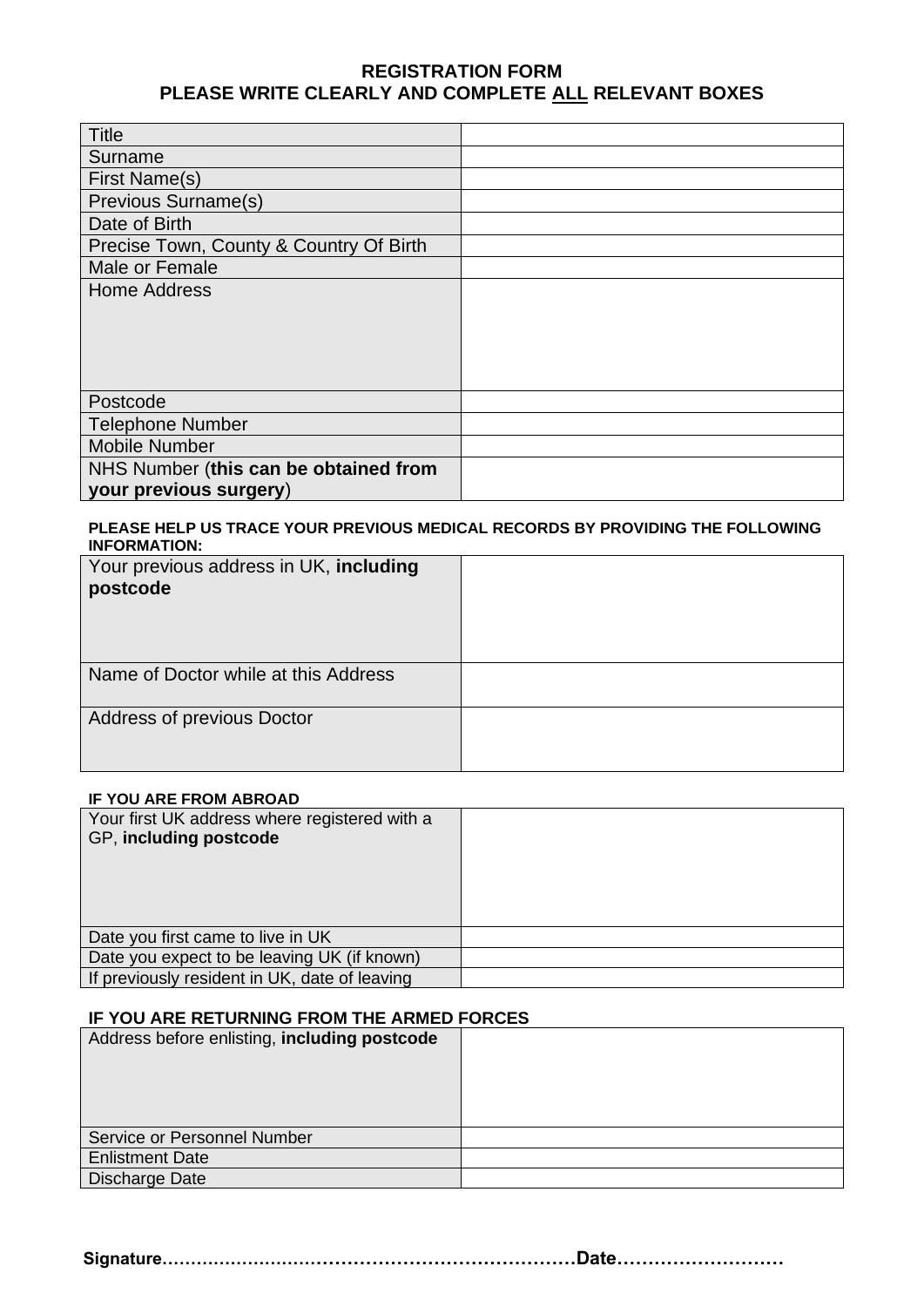### **PATIENT DECLARATION FOR ALL PATIENTS WHO ARE NOT ORDINARLY RESIDENT IN THE UK**

| <b>GMS1 - SUPPLEMENTARY QUESTIONS</b>                                                                                                                                                                                                                                                                                                                                                              |  |  |  |  |
|----------------------------------------------------------------------------------------------------------------------------------------------------------------------------------------------------------------------------------------------------------------------------------------------------------------------------------------------------------------------------------------------------|--|--|--|--|
| PATIENT DECLARATION for all patients who are not ordinarily resident in the UK                                                                                                                                                                                                                                                                                                                     |  |  |  |  |
| Anybody in England can register with a GP practice and receive free medical care from that practice.                                                                                                                                                                                                                                                                                               |  |  |  |  |
| However, if you are not 'ordinarily resident' in the UK you may have to pay for NHS treatment outside of<br>the GP Practice. Being ordinarily resident broadly means living lawfully in the UK on a properly settled<br>basis for the time being. In most cases, nationals of countries outside the European Economic Area must<br>also have the status of 'indefinite leave to remain' in the UK. |  |  |  |  |
| Some services, such as diagnostic tests of suspected infectious diseases and any treatment of those<br>diseases are free of charge to all people, while some groups who are not ordinarily resident here are<br>exempt from all treatment charges.                                                                                                                                                 |  |  |  |  |
| More information on ordinary residence, exemptions and paying for NHS services can be found in the<br>Visitor and Migrant patient leaflet, available from your GP Practice.                                                                                                                                                                                                                        |  |  |  |  |
| You may be asked to provide proof of entitlement in order to receive free NHS treatment outside of the GP<br>Practice, otherwise you may be charged for your treatment. Even if you have to pay for a service, you will<br>always be provided with any immediately necessary or urgent treatment, regardless of advance payment.                                                                   |  |  |  |  |
| The information you give on this form will be used to assist in identifying your chargeable status, and may<br>be shared, including with the NHS secondary care organisations (e.g. hospitals) and NHS Digital, for the<br>purposes of validation, invoicing and cost recovery. You may be contacted on behalf of the NHS to<br>confirm any details you have provided.                             |  |  |  |  |
| Please tick one of the following boxes:                                                                                                                                                                                                                                                                                                                                                            |  |  |  |  |
| I understand that I may need to pay for NHS treatment outside of the GP Practice<br>a)                                                                                                                                                                                                                                                                                                             |  |  |  |  |

b) I understand I have a valid exemption from paying for NHS treatment outside of the GP practice. This includes for example, an EHIC, or payment of the Immigration Health Charge ("the Surcharge"), when accompanied by a valid visa. I can provide documents to support this when requested.

c)  $\Box$  I do not know my chargeable status

I declare that the information I give on this form is correct and complete. I understand that if it is not correct, appropriate action may be taken against me. A parent/guardian should complete the form on behalf of a child under 16.

| Signed:            | Date:                       |  |
|--------------------|-----------------------------|--|
| <b>Print Name:</b> | Relationship<br>to patient: |  |
| On behalf of:      |                             |  |

**Complete this section if you live in another EEA country, or have moved to the UK to study or retire, or if you live in the UK but work in another EEA member state. Do not complete this section if you have an EHIC issued by the UK.**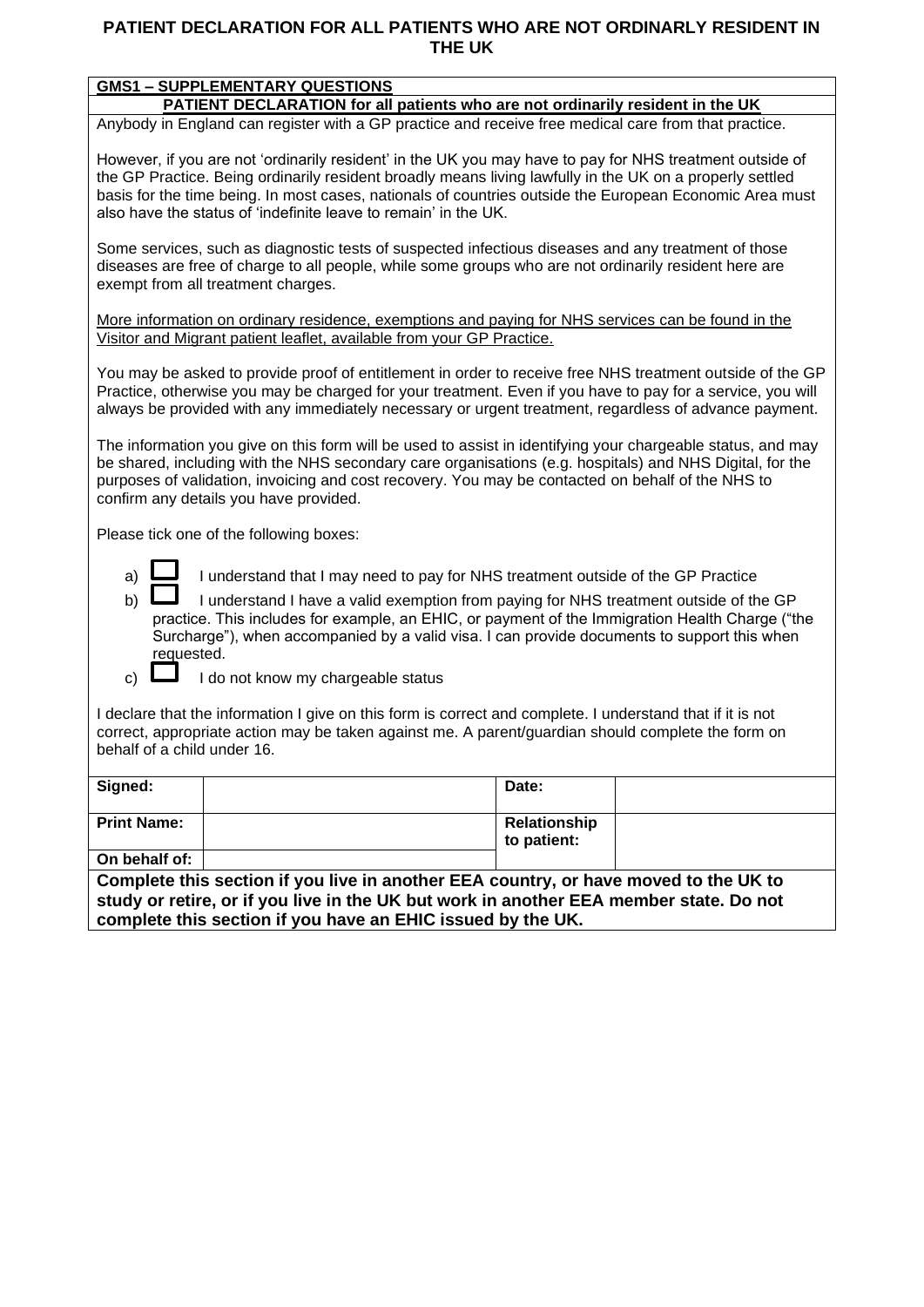| NON-UK EUROPEAN HEALTH INSURANCE CARD (EHIC), PROVISIONAL REPLACEMENT CERTIFICATE (PRC) DETAILS and S1 FORMS                                                                                                                 |  |                            |                                                           |                   |
|------------------------------------------------------------------------------------------------------------------------------------------------------------------------------------------------------------------------------|--|----------------------------|-----------------------------------------------------------|-------------------|
| $NO:$  <br>YES: I<br>Do you have a non-UK EHIC or PRC?                                                                                                                                                                       |  |                            | If YES, please enter details from your EHIC or PRC below: |                   |
| EUROPEAN HEALTH INSURANCE CARD                                                                                                                                                                                               |  | Country Code:              |                                                           |                   |
|                                                                                                                                                                                                                              |  | 3: Name                    |                                                           |                   |
|                                                                                                                                                                                                                              |  | 4: Given Names             |                                                           |                   |
|                                                                                                                                                                                                                              |  | 5: Date of Birth           | <b>DD MM YYYY</b>                                         |                   |
|                                                                                                                                                                                                                              |  | 6: Personal Identification |                                                           |                   |
|                                                                                                                                                                                                                              |  | <b>Number</b>              |                                                           |                   |
| If you are visiting from another EEA                                                                                                                                                                                         |  | 7: Identification number   |                                                           |                   |
| country and do not hold a current<br><b>EHIC</b> (or Provisional Replacement<br>Certificate (PRC)/S1, you may be<br>billed for the cost of any treatment<br>received outside of the GP practice,<br>including at a hospital. |  | of the institution         |                                                           |                   |
|                                                                                                                                                                                                                              |  | 8: Identification number   |                                                           |                   |
|                                                                                                                                                                                                                              |  | of the card                |                                                           |                   |
|                                                                                                                                                                                                                              |  | 9: Expiry date             | <b>DD MM YYYY</b>                                         |                   |
| PRC validity period<br>(a) From:                                                                                                                                                                                             |  | <b>DD MM YYYY</b>          | (b)<br>To:                                                | <b>DD MM YYYY</b> |

Please tick  $\prod$  if you have an S1 (eg. you are retiring to the UK or you have been posted here by your employer for work or you live in the UK but work in another EEA member state). Please give your S1 form to the practice staff.

How will your EHIC/PRC/S1 data be used? By using your EHIC or PRC for NHS treatment costs your EHIC or PRC data and GP appointment data will be shared with NHS secondary care (hospitals) and NHS Digital solely for the purposes of cost recovery. Your clinical data will not be shared in the cost recovery process.

Your EHIC, PRC or S1 information will be shared with The Department for Work and Pensions for the purpose of recovering your NHS costs from your home country.

Name…………………………………….. D.O.B………………………………..

# **CARER INFORMATION**

| Do you act as a carer for anyone? YES/NO                                                         |  |  |  |  |  |
|--------------------------------------------------------------------------------------------------|--|--|--|--|--|
|                                                                                                  |  |  |  |  |  |
|                                                                                                  |  |  |  |  |  |
| Are they registering/ed with the Practice? YES/NO                                                |  |  |  |  |  |
| Would you like our Carers Lead to contact you re information and support in your area?<br>YES/NO |  |  |  |  |  |
|                                                                                                  |  |  |  |  |  |
| Would you like the Practice to contact you? YES/NO                                               |  |  |  |  |  |

# Health Questionnaire **(Please fill in and hand into Reception)**

| Height(cm):                                      | Weight(Kg):                     | Blood pressure: |
|--------------------------------------------------|---------------------------------|-----------------|
| Smoking:<br>(Please fill in the relevant fields) |                                 |                 |
| Never smoked []                                  | Ex smoker $\lceil \cdot \rceil$ | Smoker [ ]      |
|                                                  | (I.e. Cigar/ Cigarette/ Pipe)   |                 |

Smoking is associated with my chronic illnesses and puts you at an increased risk from high blood pressure, lung problems, cardiovascular disease, strokes, cancers and diabetes. Therefore we would advise all our patients to stop smoking.

Medical conditions: (i.e. Diabetes, Hypothyroidism and Cancer)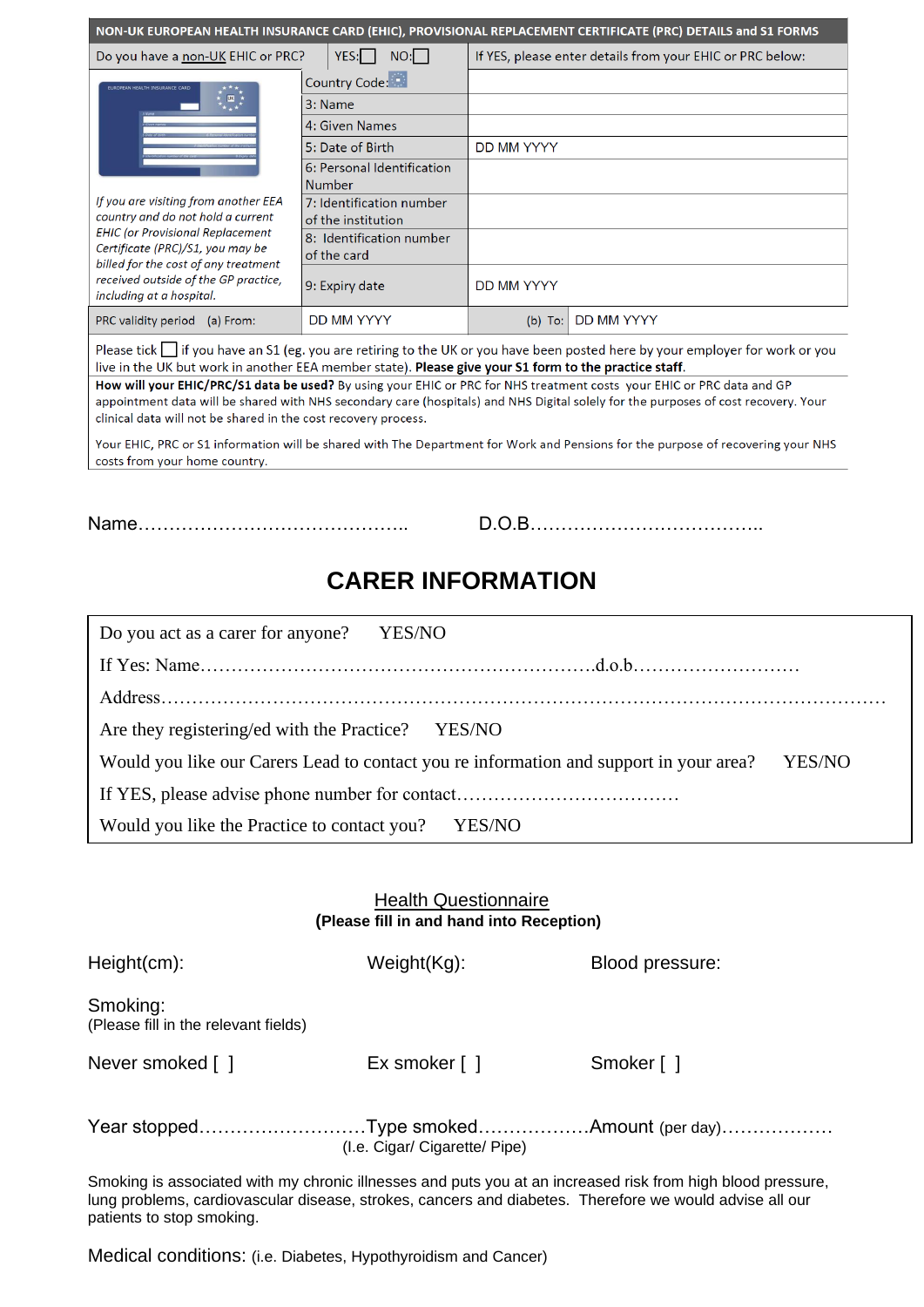| Condition: |  |
|------------|--|
|            |  |
|            |  |
|            |  |
|            |  |

# Medication

Next of Kin………………………………………… NoK Telephone Number…………………………

Relationship to patient…………………………………………………..

Allergies:

Family medical conditions: (i.e. Diabetes, Hypothyroidism and Cancer)

| Condition: | Relationship: (i.e. sibling, parent, child) |  |
|------------|---------------------------------------------|--|
|            |                                             |  |
|            |                                             |  |
|            |                                             |  |
|            |                                             |  |
|            |                                             |  |

Specific Needs:

**Research**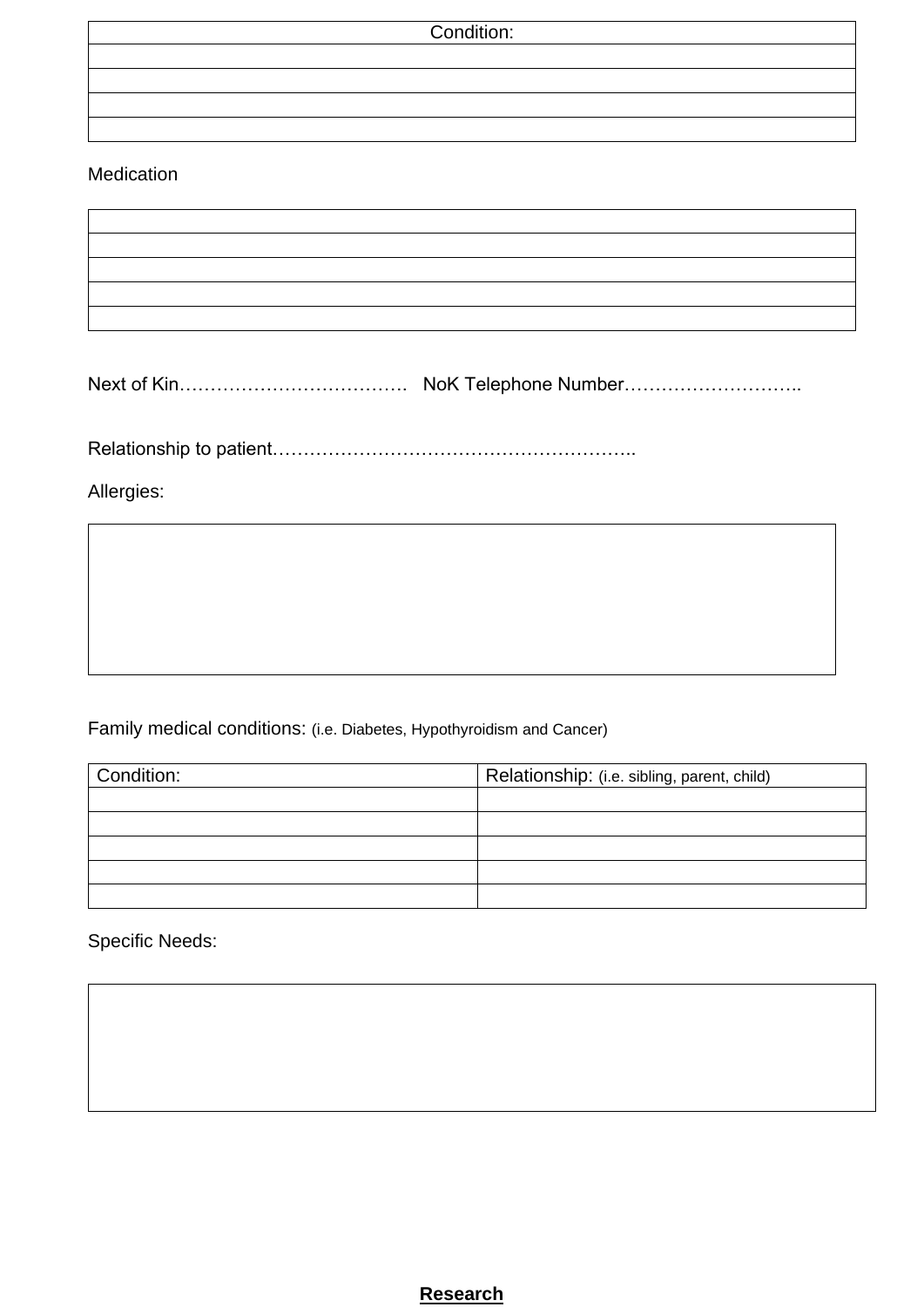Swanage Medical Practice takes part in a number of research programmes each year (please see attached leaflet). If you would prefer not to be contacted, please sign below:

Signature…………………………………………………………………….. Date………………...

Declined consent for researcher to access clinical record (XaX2F)

# **Communication Needs (Xa4G3)**

Do you have any special communication needs?  $\Box$  Yes  $\Box$  No

- $\square$  Interpreter Needed (XaI8X)
- $\square$  Sign Language interpreter (XaLTC)
- Large Print (XaPSp)
- □ Communication via Text (Xabsc)
- $\Box$  Braille Grade 1 (Xabsb)
- $\square$  Braille Grade 2 (Xabsa)
- $\Box$  Requires communication verbally (XaPSq)

Other:

### **SystmOnline**

Once you are registered with the Practice, you can sign up for SystmOnline to book telephone appointments and request repeat medication. You access this via the practice website: <http://www.swanagemedical.org.uk/>

I would like to register for on-line appointment booking and prescription requests Y / N

(If yes: Please return to the surgery 7-10 days after registering, and your on-line details will be available to collect)

#### **Electronic prescribing**

At this surgery patients receive their prescriptions electronically via a local pharmacy of their choice. Please complete the enclosed form indicating your choice of pharmacy and return to the surgery.

### **Patient Consent Form**

I am happy for messages to be given as follows (Please tick as appropriate):

|                    | Non-clinical | Clinical |
|--------------------|--------------|----------|
| Next of Kin        | Y/N          | Y/N      |
| Home answerphone   | Y/N          | Y/N      |
| Mobile answerphone | Y/N          | Y/N      |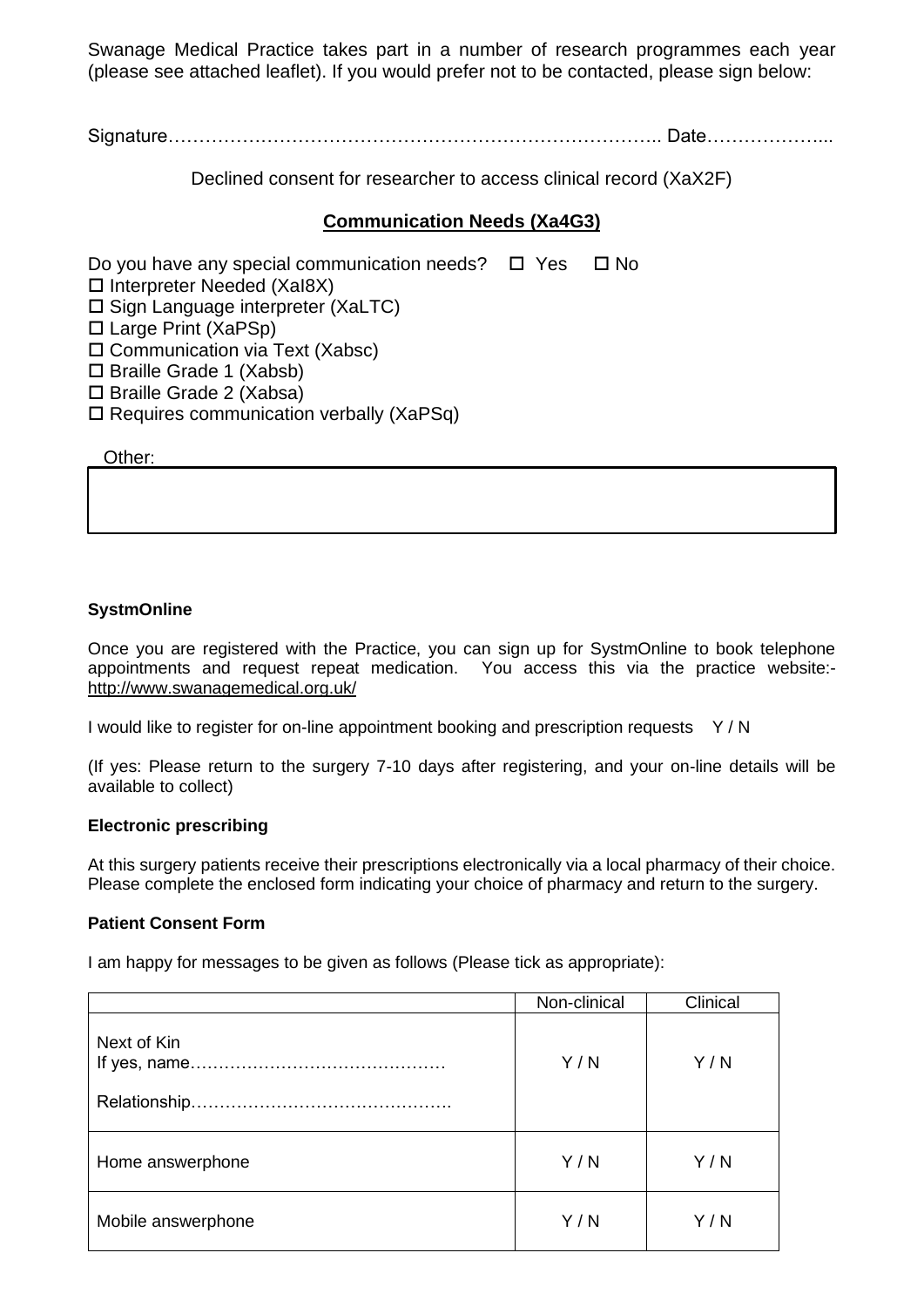### **Text Messaging**

#### **Consenting to text messaging means you will:**

Receive appointment reminders \* Have the ability to cancel appointments easily by text \* We can send relevant health information pertinent to you **\*** We have the ability to contact you quickly when there is a personal message for you from your GP.

**Y / N**

#### **Your Electronic Patient Record & Sharing of Info**

In accordance with a locality agreement, we share your medical records with other services treating you. For full details, please see our patient leaflet, attached, or our website at [www.swanagemedical.org.uk/](http://www.swanagemedical.org.uk/)

Please be aware that we will automatically share your medical records with other services unless you wish to 'opt out'. Please speak to a receptionist if this is the case.

Name……………………………………..Signature……………………..Date………………...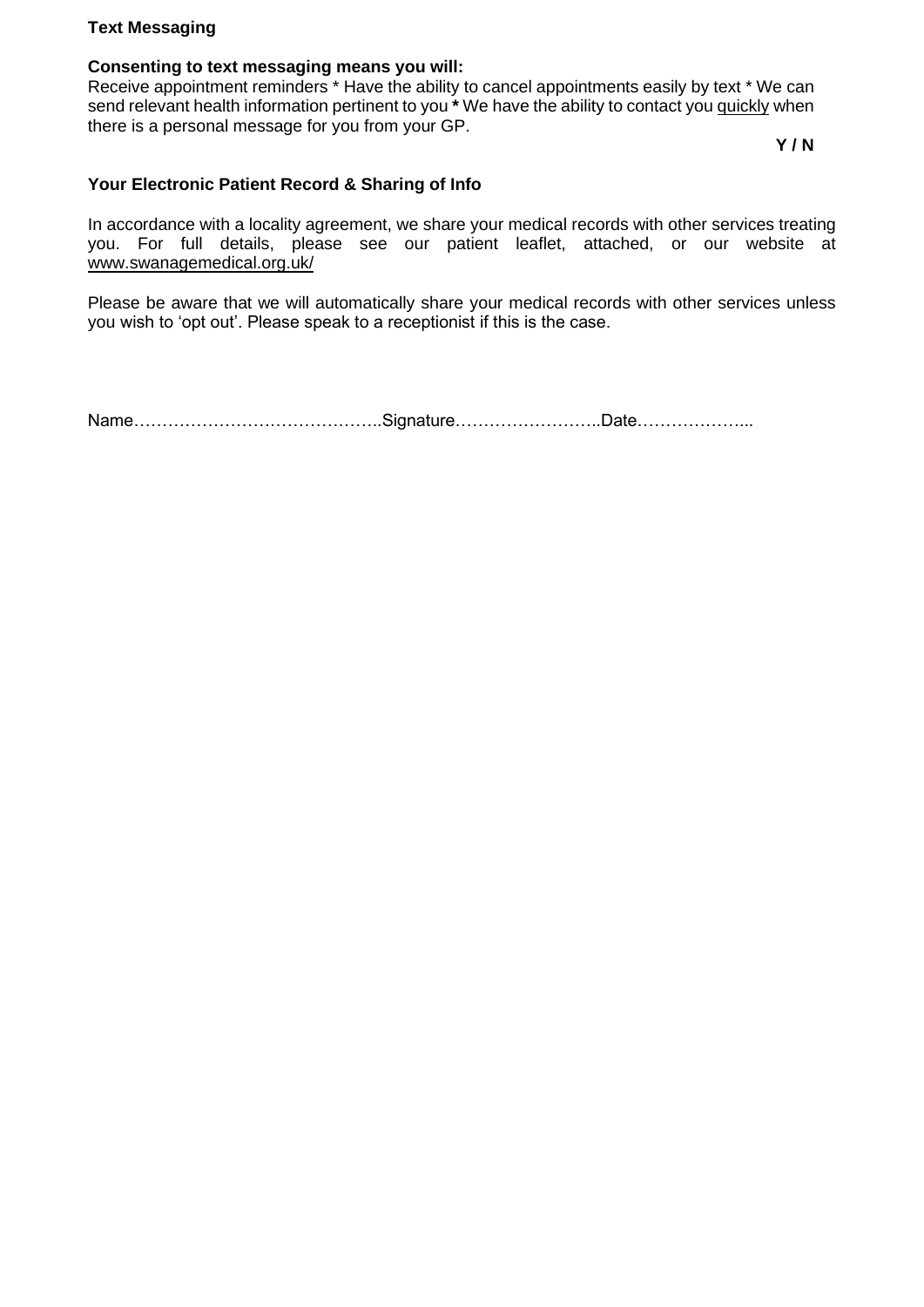#### **For Patients aged 16 and over**



Scoring: A total of 3+ indicates hazardous or harmful drinking

**Total Score**

 **I wish to decline the alcohol screening test**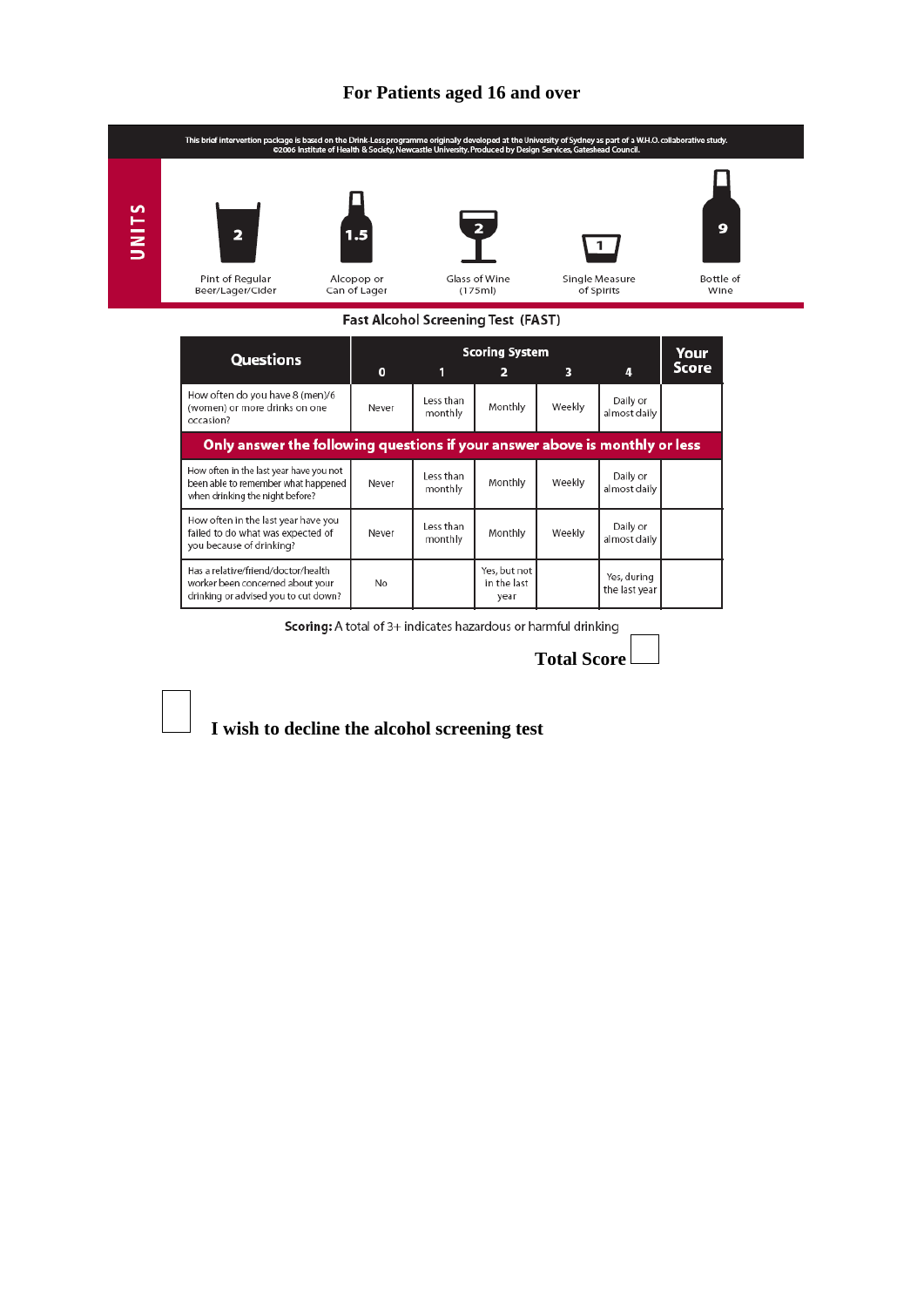# **Swanage Medical Practice Sharing your medical information**

# **Background**

For a number of years, work has been ongoing to improve the way that medical records are made available to treating clinicians. As a result of this work we are now able to share clinical information between certain health professionals. This means that **with your consent**, we are able share your medical records with those in the NHS who are involved in your care. NHS staff can only access shared information if they are involved in your care and being an electronic service an audit log is maintained showing when and who has accessed medical records. This helps clinicians to make decisions based upon a wider knowledge of you and also helps to reduce the number of times that you or your family members are asked the same question. **In short it assists clinicians to provide more 'joined up care'.**

We already share records of children for child protection reasons and patients who are under the care of the District Nursing Team.

### **If I agreed, who could see my records?**

Clinicians treating you, who have access to the same system can **view** and in some cases **update** your medical records. Locally this includes the Walk-In-Centre, many departments at local hospitals (including A&E) and community services, such as the District Nursing Team. It is anticipated that over time more health services will be able use this system to access records if appropriate.

Clinicians outside of the surgery who wish to access your medical records will **ask for your permission** to do so and will need to have been issued with a NHS Smartcard. This is a 'chip and pin' card -similar to a bank card.

### **Can I choose who sees my record?**

Yes you can—there are two levels of consent. The first is to agree to sharing your medical records OUT of the practice. This is your agreement that records maintained by your GP can be seen, **subject to your authority at the time**, by clinicians working outside of the surgery. The second is agreeing to share your records IN. This means that your GP can see the records made by other health professionals who have access to EDSM.

However, as the treating clinician needs to ask your permission to see the records at the beginning of each period of care **you are in control of who can see your medical information**.

### **What can I do if I don't want to allow access to my records?**

As we feel this access will enhance patient care we will automatically 'opt you in' to both parts of the scheme.

### **If you prefer not to be then please mention it to a member of the reception team. You are free to change your mind at any time.**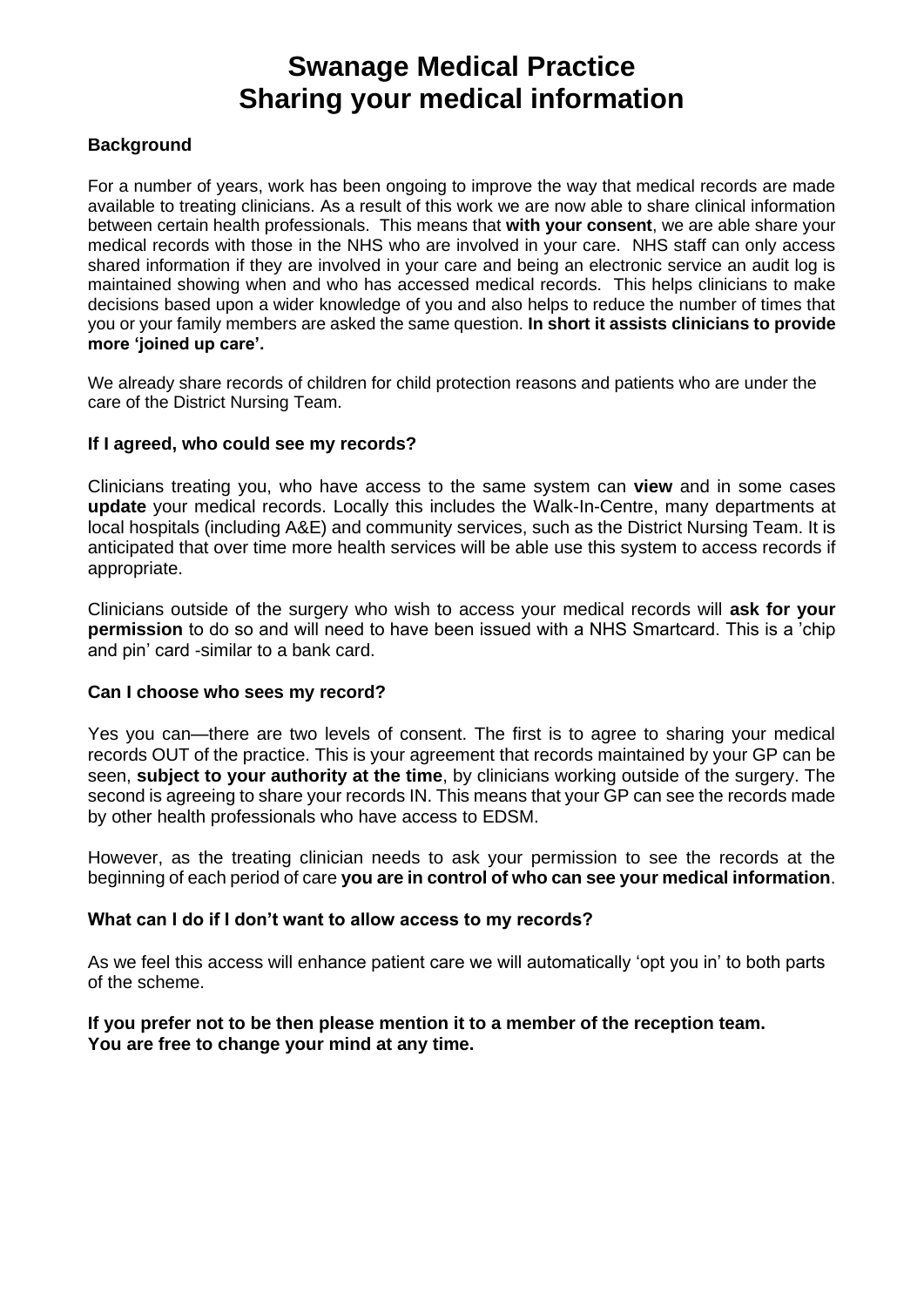#### **I can see the benefits of the other people treating me seeing my notes, but what if there is a matter that I want to stay just between me and my doctor?**

You can ask for any consultation to be marked as **private**, this means that viewing is restricted to the surgery, but allows the rest of the record to be viewed by whoever else is treating you. It is your responsibility to ask for a consultation to be marked as private.

# **How is this different from previous arrangements?**

In the past other NHS Services see your current medications and the drugs that you are allergic or sensitive to via a **Summary Care Record.** 

## **Can I change my mind?**

**Yes,** you can always change your mind and amend who you consent to see your records. For instance you can decline to share your records out from the surgery, but if you built up a relationship with the physiotherapist who was treating you and they asked you if they could look at an x-ray report, you could give your consent at that point for them to view your records.

You will be referred back to us to change your preference, so the physiotherapist treating you should—with your permission—be able to see your records by the time of your next appointment.

## **If I decline—what happens in an emergency?**

In the event of a medical emergency, for instance if you were taken unconscious to A+E, and the clinician treating you feels it is important to be able to see your medical records he is able to override any consents set.

However, the doctor has to give a written reason for doing so. Where this happens an audit is undertaken by the local Caldicott Guardian (the person with overall responsibility for Data Protection compliance).

### **Can anyone else see my medical records?**

### **Not unless you give your written consent for this to happen.**

On a daily basis, we get requests from Insurance Companies to either have copies of medical records or excerpts from patients' medical records. This requires your signed consent as it has not been requested to treat/care for you.

Occasionally we are asked for information from the medical records for legal reasons, again this has to be done with your written consent, or in very exceptional circumstances, by court order.

# **Any questions?**

If you have any questions, please speak to reception. If necessary the receptionist will arrange for another member of the team to give you a call.